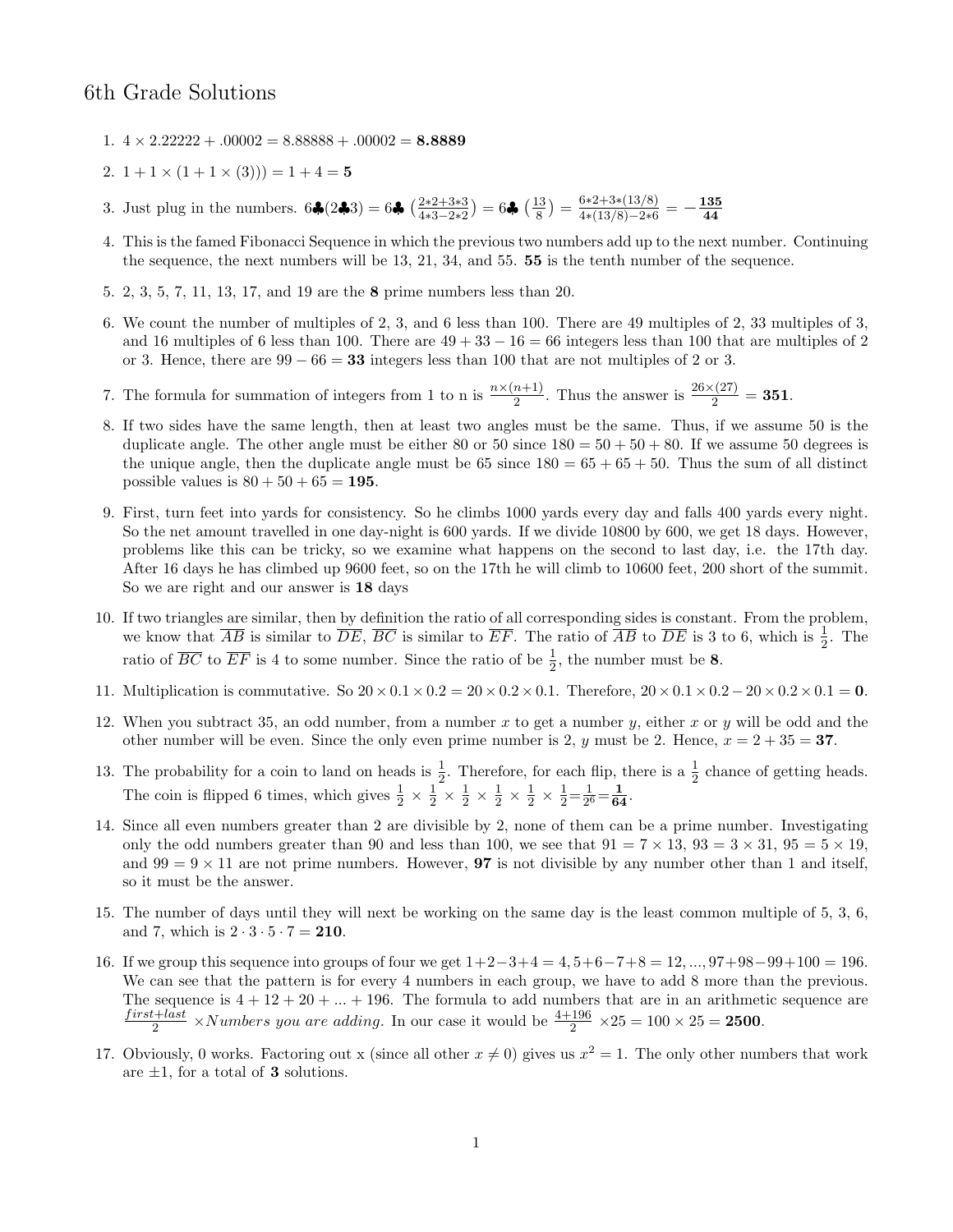- 18. 100 ≥  $c + w$  so 100 −  $c \geq w$ . Substitute 100 − c for w in  $c \frac{w}{4}$  $\frac{w}{4}$ . So  $c - 25 + \frac{c}{4} \le 57$ . Then solve for c, and you get  $c \leq 65.6$ . If he answers 66 questions, regardless of how many he gets wrong, he won't get a score of 57. If he answers 65, then he can get 32 wrong and leave 3 blank to get 57. Thus the answer is 65.
- 19. Isabel needs 10 binders,  $\frac{10\times3}{2} = 15$  packs of paper, and 15 packs of pens. 10 binders is \$30, 15 packs of paper is \$30, and 15 packs of pens costs \$15, so it'll cost her \$75 to go to school.
- 20. The sequence is a repetition of the four numbers 1, 9, 6, 3. Since 2010 leaves a remainder of 2 when divided by 4, the 2010th number of the sequence will be the second number in the sequence. This means it is 9.
- 21. At Amazing Ice, there are  $29 \times 15 \times 3 = 1305$  possible orders. At Country Creamery, there are  $27 \times 19 \times 2 = 1026$ possible orders. Amazing Ice has more possible orders, with 1305 − 1026 = 379 more possible orders.
- 22. First he has to cut along the wrapping paper. So he has to cut five feet. At a cutting speed of 3 in/sec, he can do this is 20 seconds. Next, he needs to cut another 12 inches for the square (since one side is shared with the edge of wrapping paper, you do not actually have to cut the whole 16 inches), so that will take 4 seconds. Finally, add 60 seconds for the tape. Thus, the answer is 84 seconds.
- 23. The factors of 20 are 1, 2, 4, 5, 10, 20. The reciprocal of a number is 1 over that number. So  $\frac{1}{1} + \frac{1}{2}$  $rac{1}{2} + \frac{1}{4}$  $\frac{1}{4} + \frac{1}{5}$ 5  $+\frac{1}{10} + \frac{1}{20} = \frac{21}{10}.$
- 24. Arrange the given conditions into three equations and add them. This will result in two bags of each costing 262 cents. Divide by two to find the answer, 131.
- 25. In 48 minutes, the fastest runner ran 8 laps, and the slowest one ran 6 laps, so the third person must have ran 7 laps. So in 48 minutes he ran 7 laps; therefore the answer is  $\frac{48}{7}$ .
- 26. The minute hand moves 60 minutes or  $360^{\circ}$  every hour. Thus, each minute corresponds to 6 degrees. At the 9 minute mark, the minute hand will have traveled  $54°$  from the 12 (0 minute mark). The hour hand moves  $30°$  $(\frac{1}{12} \text{ of } 360)$  every hour, or 60 minutes, so after 9 minutes, it will travel  $\frac{9}{60} \times 30^{\circ}$  irc = 4.5° from the 6. The 6 is already 180<sup>°</sup> from the 12 mark, so it forms a 184.5<sup>°</sup> with the 12 (at least the larger of the two). Subtract 54 from 184.5, since they were formed from the same reference, which equals  $130.5°$ .
- 27. Heejin takes an hour (60 minutes) to run 5 miles. Jenny runs  $\frac{1}{8}$  a mile per minute for the first 3 miles. So it takes her 24 minutes to run the first 3 miles. The last 2 miles, she runs at a pace of  $\frac{1}{16}$  a mile per minute. So she takes 32 minutes to run the last two miles so she takes 56 minutes total. Thus  $\mathbf{J}^{\text{10}}_{\text{empty}}$  wins.
- 28.  $A + J = 210$ ,  $J + M = 205$ ,  $M + A = 221$ . Adding all three and dividing by two,  $A + J + M = 318$ .  $A + J + M - (M + A) = 318 - 221 = 97.$
- 29. Mike's number is equal to  $16n + 9$ , for some number n. So, Mike's number is also equal to  $4(4n + 2) + 1$ , and leaves a remainder of 1 when divided by 4. OR Take any number, for example 25, that when divided by 16 has a remainder of 9. 25 divided by 4 leaves a remainder of 1.
- 30. The population of a colony with a beginning population of b bacteria after a time of h half-hours is  $b \times 2^h$ . So our answer is  $2 \times 2^8 = 2^9 = 512$ .
- 31. The volume of a  $12 \times 15 \times 18$  box is  $12 \times 15 \times 18 = 3240$ , while the volume of each  $3 \times 3 \times 3$  block is  $3^3 = 27$ . Then  $\frac{3240}{27} = 120$  small blocks will fit in the box.
- 32. For every 60 miles the barbie moves, Kelly will move 5 miles. In three hours, the barbie will move  $3\times(60-5)$  = 165 miles with respect to Kelly.
- 33. In the first portion of the race, Ben Llama runs at 6 mph for 30 minutes (a half-hour), covering a total distance of  $6 \times \frac{1}{2} = 3$  miles. At this point there are 7 miles left in the race; if Ben walks all but the last half-mile, he will have walked 6.5 miles, which will take  $\frac{6.5}{1} = 6.5$  hours. For the last 0.5 miles, Mr. Llama sprints at 10 mph, so the last portion of the race will take  $\frac{0.5}{10} = 0.05$  hours, or 3 minutes. 30 minutes  $+(6.5 \text{ hours}) \times (60 \text{ minutes})$  $+3$  minutes  $= 423$  minutes.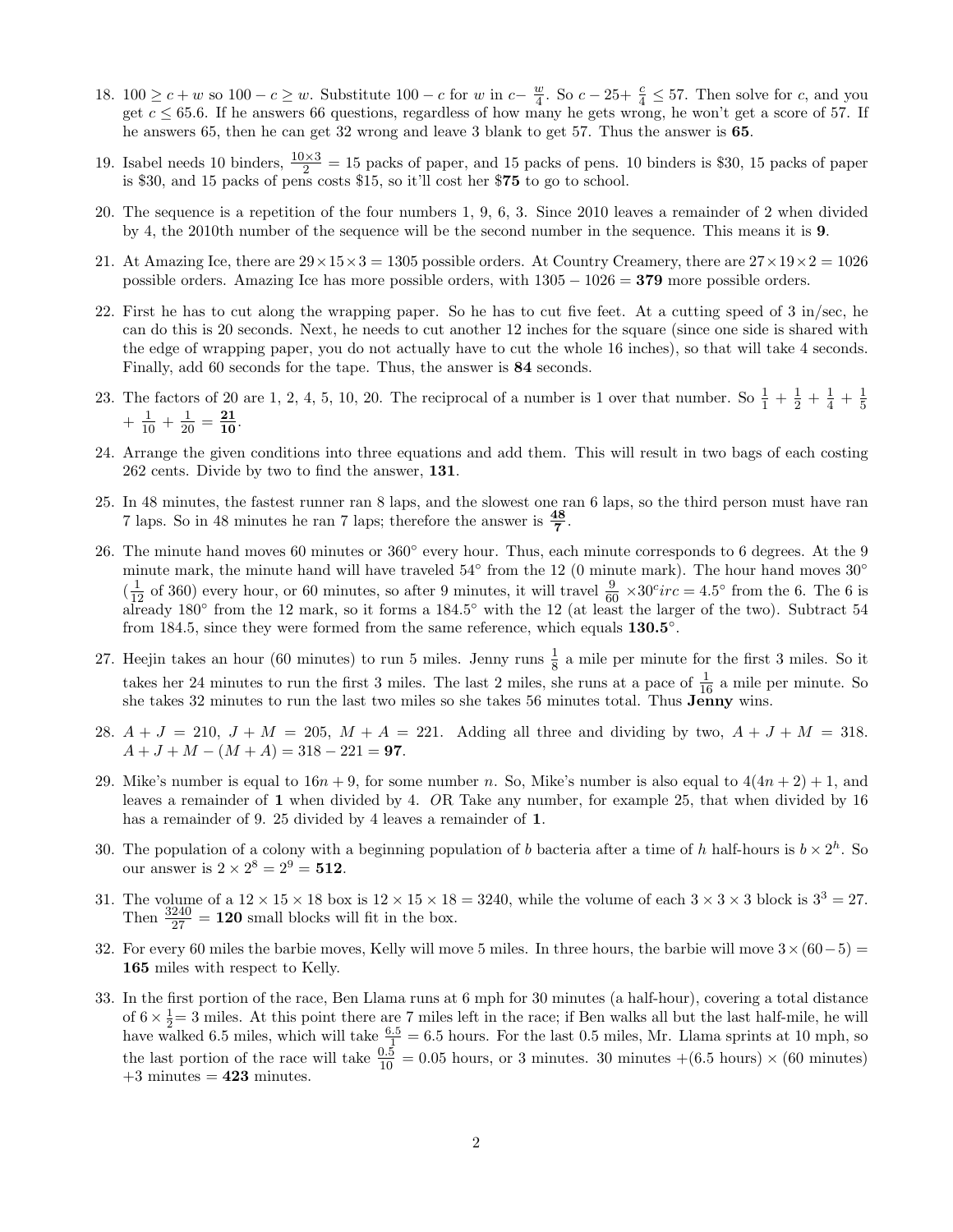- 34. We have to use combinations because the order does not matter. We have to do  ${}_{8}C_{4}$ .  ${}_{8}C_{4} = \frac{8!}{4! \times 4!} = \frac{8 \times 7 \times 6 \times 5}{4 \times 3 \times 2 \times 1}$  $4\times3\times2\times1$  $= 7 \times 2 \times 5 = 70.$
- 35.  $2x + 2y + 2z = 160$  and  $2x + 3y + 4z = 180$ , so  $y + 2z = 20$  (from this, we have  $z \le 10$ )  $3x + 3y + 3z = 240$  and  $2x+3y+4z = 180$ , so  $x = 60+z$ . Therefore,  $100x+80y+50z = 100(60+z)+80(20-2z)+50z = 7600-10z$ . When  $z = 0$ , we get  $M = 7600$  and when  $z = 10$ , we get  $m = 7500$ . Hence,  $M - m = 100$ .
- 36. The area of a triangle of is  $\frac{1}{2} \times b \times h$ . The base is length  $\overline{BC}$  and the height is  $\overline{AB}$ . Thus, the area is  $.5\times15\times10=$   $\bf 75.$
- 37. Because the range of the scores is 6, one person must have scored a 6 and one person must have scored a 0. Furthermore, because the median of the scores is 0.5, the 4th lowest score and the 3rd lowest score are 1 and 0, respectively. Hence, the first and second lowest scores are 0 as well. We currently know the scores of everyone but the one who scored the fifth lowest score; these scores are 0, 0, 0, 1, and 6. Because the mean of the scores is 1.5, the final missing score must be 2, so our answer is  $0,0,0,1,2,6$ .
- 38. The number of k is equal to the number of perfect squares below 64. The perfect squares are  $0, 1, 4, 9, 16, 25, 36, 49$ . Thus the answer is 8.
- 39. A  $5\times 5$  magic square uses the numbers 1 through 25. Let us consider all the horizontal rows. There are 5 rows, which in total contain all the numbers 1 through 25. Each of these rows contains the same sum. Thus, the total of all the sums of the horizontal rows is the sum of all the numbers 1 through 25, just arranged in some way. The sum of the numbers 1 through 25 is  $1 + 2 + \cdots + 24 + 25$ . We can pair the first and last element, the second and second to last element, etc, such that we get 12 pairs with a sum of 26 each, and a remaining 13. Thus the sum is  $12 \times 26 + 13 = 325$ . However, this is the total sum of all the rows. Each row will have a fifth of this sum (since each contributed equally). So each row is equal to 65, and so each row, column, and diagonal sums to 65.
- 40. We can factor  $x^2 4x + 3 = 0$  as  $(x 1)(x 3) = 0$ , or  $x = 1,3$ . Plugging in either gives us 4 OR If  $x^2 - 4x + 3 = 0$ , we see that x cannot be 0. Thus, divide both sides by x to get  $x - 4 + \frac{3}{x} = 0$ , i.e.  $x + \frac{3}{x} = 4$
- 41. Break this problem up into steps. First, calculate the number of boys by dividing the total number of kids (69) by 3; this results in 23 boys. Using this knowledge we can take the difference between the total number of kids (69) and number of boys (23) to get the number of girls (46). Since we know that 8 girls want vanilla, the rest must want chocolate. To find the number of girls that want chocolate, we take the difference of the total number of girls (46) and number of girls that want vanilla (8) to get 38 girls that want chocolate. Lastly, we take the number of kids that want chocolate (40) and subtract the number of girls that want chocolate (38) to get the number of boys that want chocolate: 2.
- 42. We can rewrite  $x^2 2x 2$  as  $x^2 2x + 1 3$ , or  $(x 1)^2 3$ . Since any square is nonnegative, the minimum is achieved when  $(x - 1)^2 = 0$ , or  $x = 1$ . Plugging this in give us -3 as the minimum
- 43. Let c be the number of chickens and p the number of pigs.  $C + P = 70$ ,  $2C + 4P = 200$ . If we multiply the first equation by 2 we get  $2C + 2P = 140$ . If we then subtract the second equation from this equation we get  $2P = 60$ , hence  $P = 30$ , so there are **30** pigs.
- 44. The first triangle we insert into a corner of the larger equilateral triangle. We are then left with a region which is a trapezoid with bases 0.99 and 1. An equilateral triangle with length 0.99 will be unable to cover the bottom base of 1, but will be able to cover nearly all of it. There is only a small region left to cover (parallelogram with side lengths 0.01) and this can easily be covered with another triangle. Therefore, the answer is 3.
- 45. The sequence is generated according to the following pattern:  $(n + 1)$ th number $-(n)$ th number = n. Hence, the answer is 2010.
- 46. The formula for the surface area of a cube is  $6 \times e^2$ , where e is the length of the edge.  $54 = 6 \times e^2$  means that  $e = 3$ . The radius is twice this, so  $r = 2e = 6$ . Therefore, the area of the circle is  $\pi r^2 = 36\pi$ .
- 47. The total amount of liters is 4 and the total amount of vinegar in the solution is  $0.4 + 1.6 = 2$ . This means the percent is  $\frac{2}{4} \times 100 = 50\%$ .